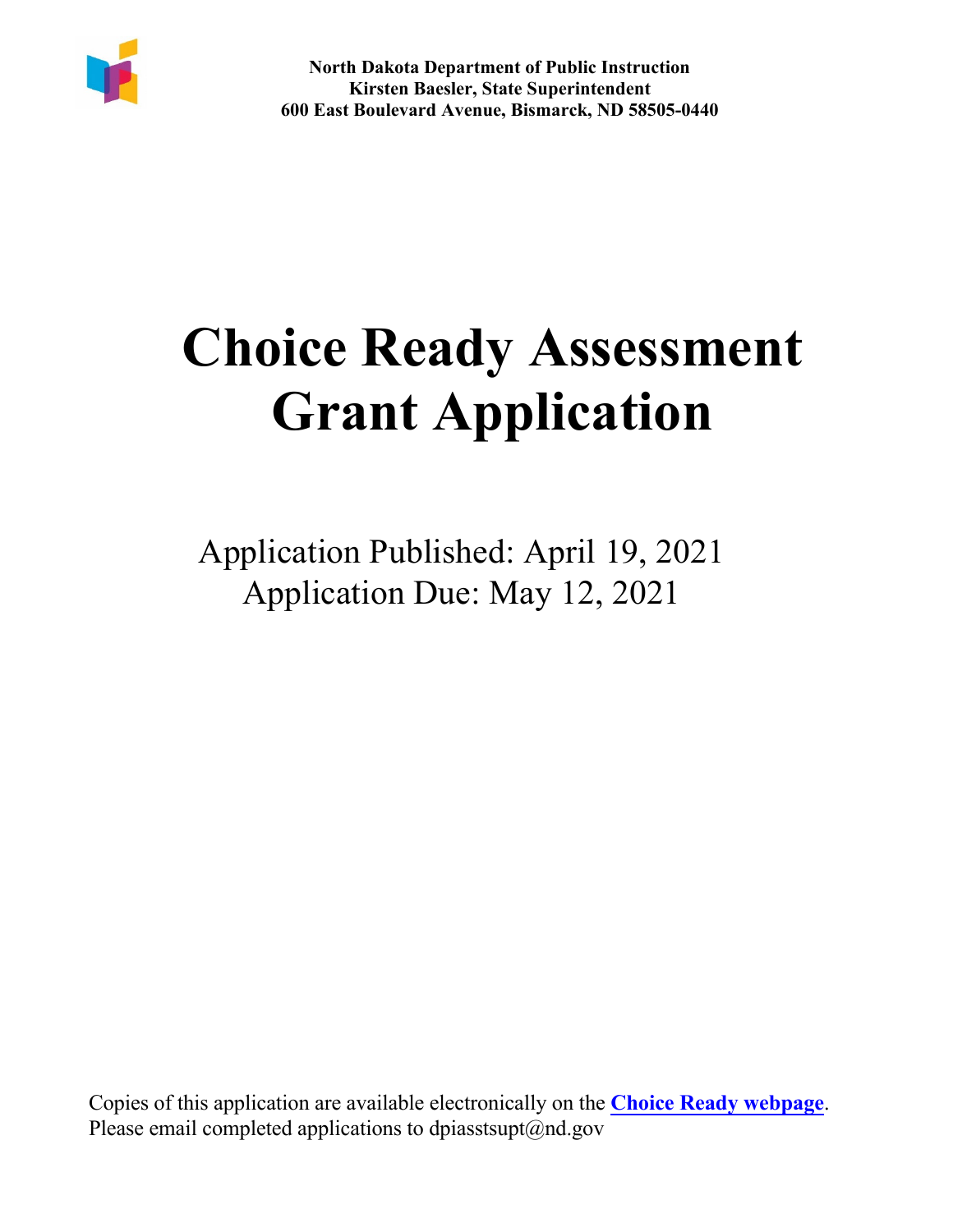## **Application Information**

#### **Purpose**

The Choice Ready Assessment Grants have a dual purpose. The funds must be used to:

- Build up the Choice Ready assessment;
- Enable more students to graduate Choice Ready.

#### **Eligibility**

#### Who Can Apply

 the North Dakota Department of Public Instruction (NDDPI) will accept application It is recognized there are many players involved in the Choice Ready Framework. Therefore, submissions from high school principals, CTE Directors, and Special Education Directors.

#### Authorized Activities

Proposed activities that are designed to strengthen our Choice Ready Assessment and/or allow more students to graduate Choice Ready are allowable. These would include activities aligned to the following components outlined in our [Choice Ready Framework:](https://www.nd.gov/dpi/districtsschools/essa/elements/choice-ready)

- Essential Skills
- Post-Secondary Ready
- Work Force Ready
- Military Ready
- Life Skills Ready (Alternate Choice Ready Chart)

#### **Timeline**

The timeline to incur expenses under the Choice Ready Assessment Grant is from May 25, 2021 through August 31, 2022.

#### **Use of Funds**

The Choice Ready Assessment Grant funds can be used for activities that will build up and enhance the Choice Ready Assessment and/or increase the number of students who graduate Choice Ready.

#### **Program Contact**

For additional information, please email [Laurie Matzke](mailto:lmatzke@nd.gov) or contact her at (701) 328-2284.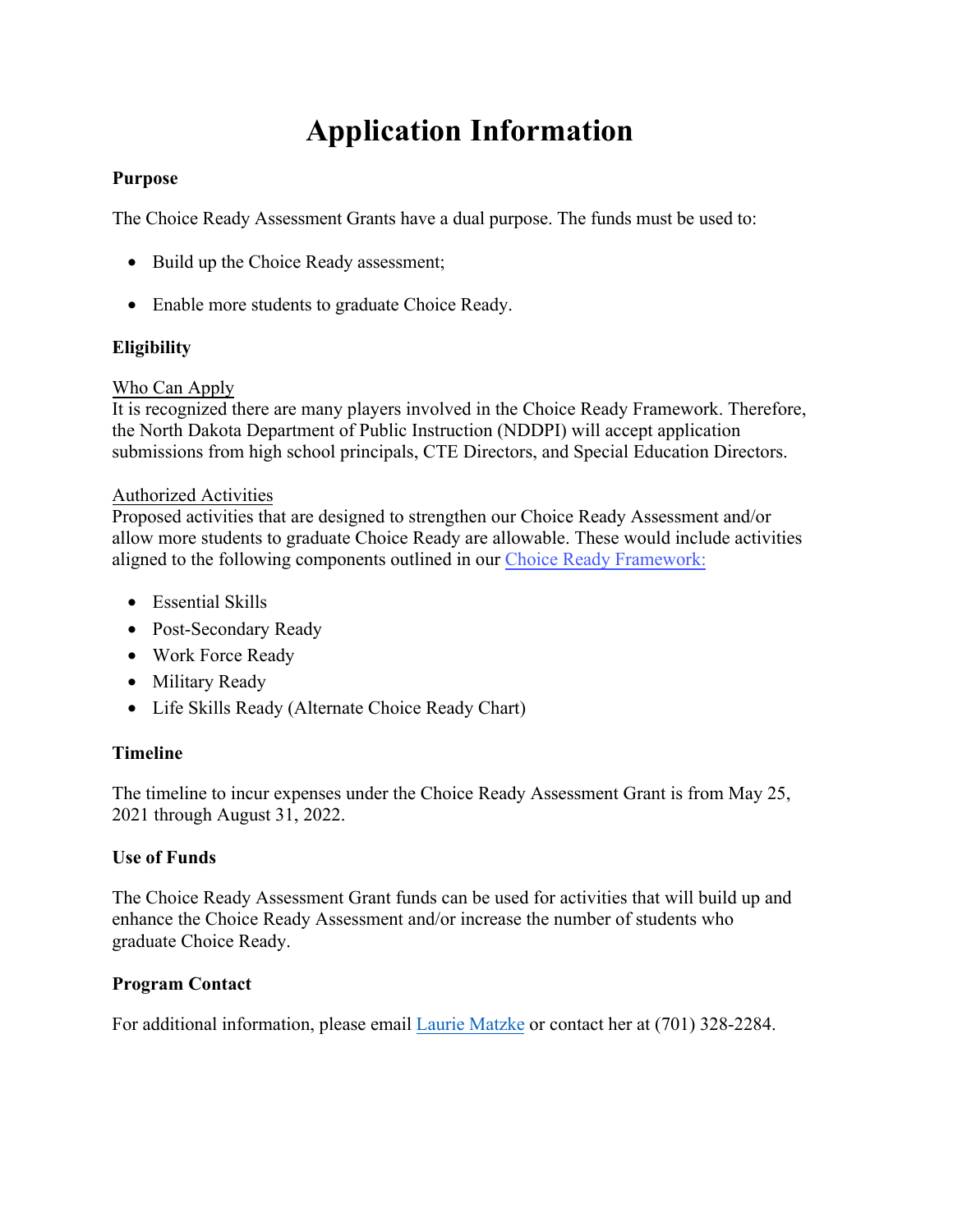### **Part A: Certification and Cover Sheet**

Entity:

Contact:

Telephone: Mailing Address:

Email address:

To the best of my knowledge and belief, all the information in this application are true and correct.

Name of Building Principal, CTE Director, or Special Education Director

Date

Signature of Building Principal, CTE Director, or Special Education Director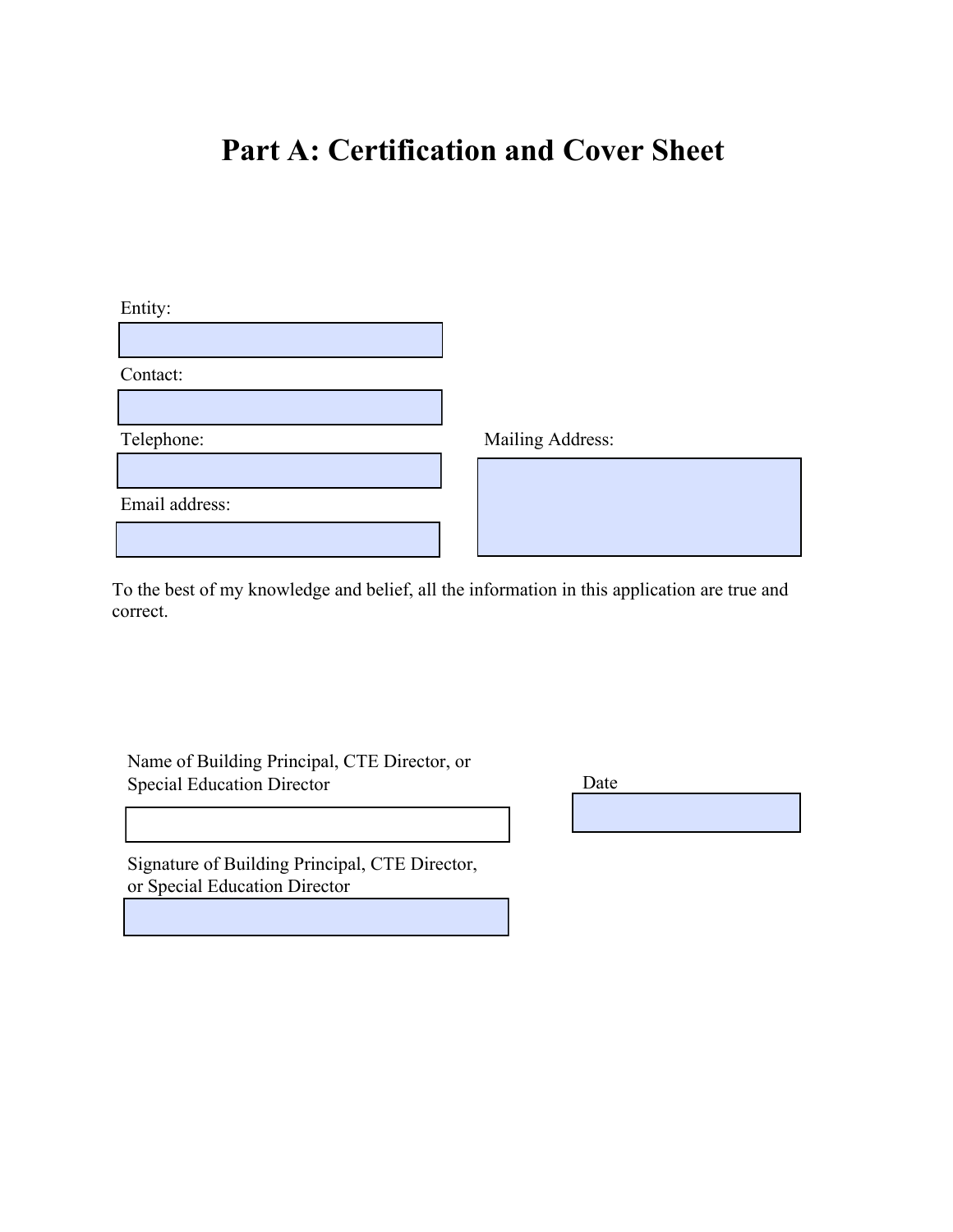### **Part B: Narratives**

1. Describe, in detail, the proposed activities for funding within the Choice Ready Assessment Grant. If multiple activities are proposed, describe each one in detail.

2. Applicants must explicitly address how each requested activity would:

 $\overline{a}$ 

- a. Build up the Choice Ready Assessment;
- b. Enable more students to graduate Choice Ready.